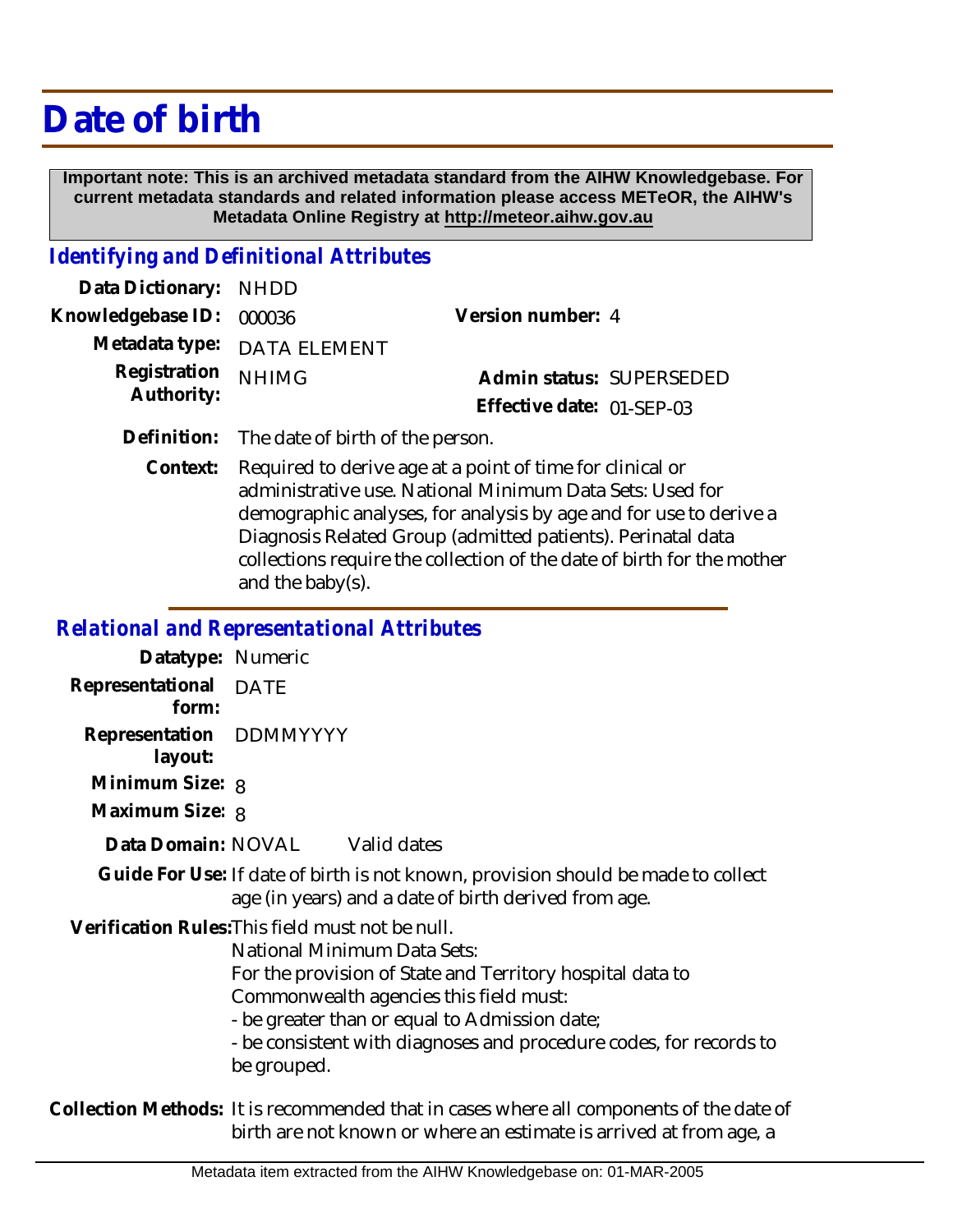valid date be used together with a flag to indicate that it is an estimate.

National Minimum Data Sets - Perinatal:

Data collection systems must be able to differentiate between the date of birth of the mother and the baby(s). This is important in the Perinatal data collection as the date of birth of the baby is used to determine the antenatal length of stay and the postnatal length of stay.

Related metadata: is used in the derivation of Diagnosis related group version 1 is qualified by Estimated date flag version 1 is used in the calculation of Length of stay (antenatal) version 1 is used in the calculation of Length of stay (postnatal) version 1 supersedes previous data element Date of birth version 3 has been superseded by Date of birth version 5

# *Administrative Attributes*

**Source Document:**

**Source Organisation:** National Health Data Committee

Comments: Any new information collections should allow for 0000YYYY. (Refer Standards Australia, AS5017 Health Care Client Identification).

> Do not use punctuation (back slashes or hyphens) or spaces. In cases where all components of the date of birth are not known or where an estimate is arrived at from age, use 00 for day and 00 for month and estimate year of birth according to the persons' approximate age. As soon as known or on re-presentation, always update the Date of Birth (DOB) field. The use of the Estimated date flag is also to be used to signify that an estimate is being made. DSS - Cardiovascular disease (clinical).

> Age is an important non-modifiable risk factor for cardiovascular conditions. The prevalence of cardiovascular conditions increases dramatically with age. For example, more than 60% of people aged 75 and over had a cardiovascular condition in 1995 compared with less than 9% of those aged under 35.

> Aboriginal and Torres Strait Islander peoples are more likely to have cardiovascular conditions than other Australians across almost all age groups. For example, in the 25 - 44 age group, 23% of Indigenous Australians reported cardiovascular conditions compared with 16% among other Australians (Heart, Stroke and Vascular Diseases: Australian Facts 2001. AIHW).

DSS - Diabetes (clinical):

Age over 45 is one of the predisposing factors for developing Type 2 diabetes and age over 35 in individuals of Aboriginal and Torres